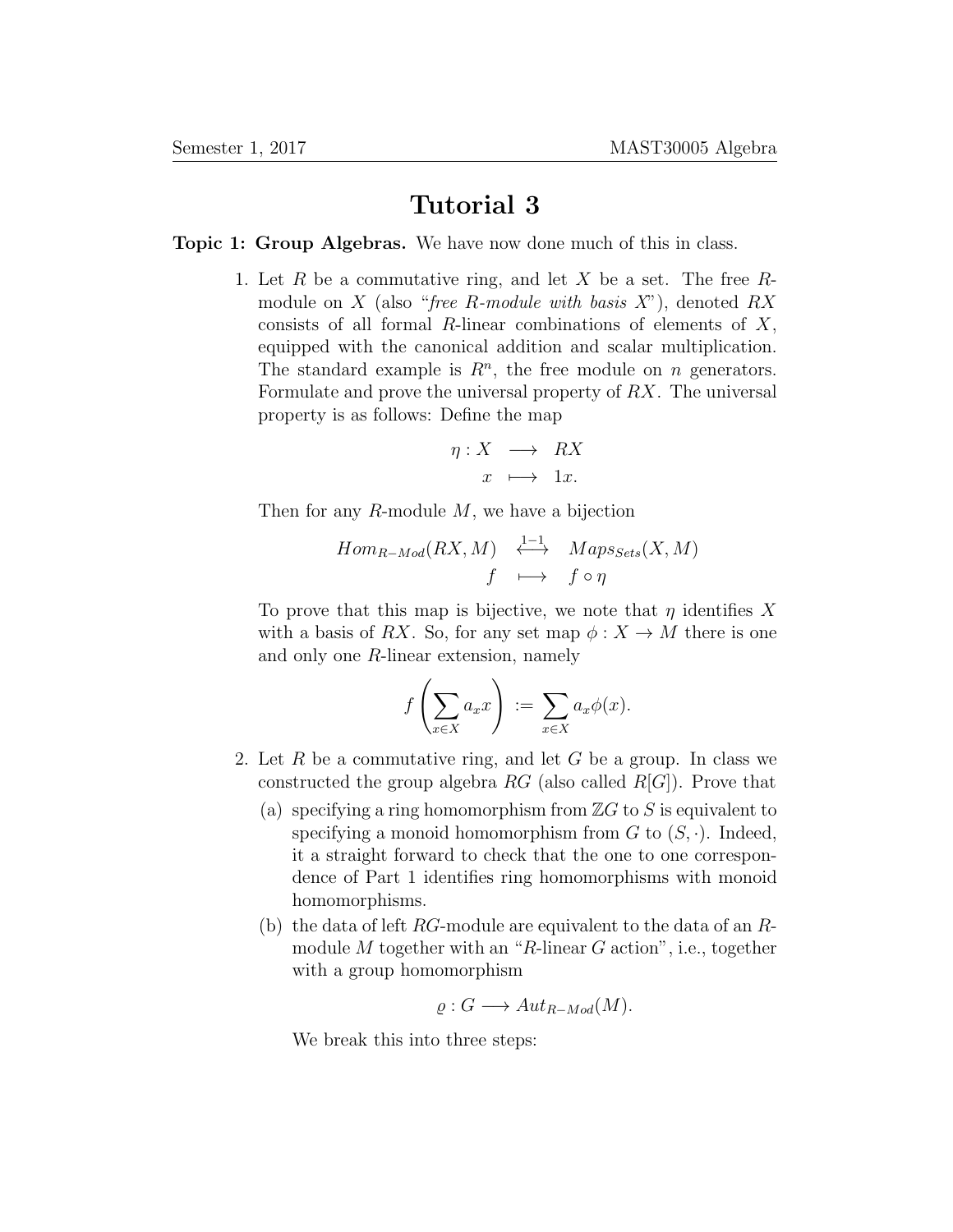i. (Left-) modules over Algebras: Let  $A$  be an  $R$ -algebra (see Tutorial 2), and let M be an A left-module. Then M is also an R-module, via the composition

$$
R \longrightarrow A \longrightarrow End_{Ab}(M).
$$

Conversely, an  $R$ -module  $M$  can be equipped with the structure of A left-module by specifying and R-bilinear multiplication

$$
A \times M \longrightarrow M.
$$

Here R-bilinear means that for all  $r \in R$ ,  $a \in A$  and  $m \in M$ , we require  $r(a \cdot m) = (ra) \cdot m = a \cdot (rm)$ . We claim that specifying such an R-bilinear multiplication is equivalent to specifying an  $R$ -algebra homomorphism

$$
\varrho: A \longrightarrow End_{R-Mod}(M).
$$

Indeed, given the multiplication  $\cdot$ , we let  $\rho(a)$  be the Rmodule endomorphism sending  $m$  to  $a \cdot m$ . Conversely, given  $\varrho$ , we define the multiplication as  $a \cdot m := \varrho(a)(m)$ . It is a straightforward check (do it) that bilinearity of the multiplication translates into  $\rho$  being an R-algebra homomorphism.

ii. We now apply this to the R-algebra RG. An RG leftmodule is an R-module M together with a ring homomorphism

$$
RG \longrightarrow End_{R-mod}(M).
$$

We may now argue as in Part  $(a)$  that for any R-algebra E, we have a bijection

$$
Hom_{R-Alg}(RG, E) \xrightarrow{1-1} Maps_{Monoids}(G, E)
$$
  
 $f \longmapsto f \circ \eta.$ 

Applying this to the endomorphism algebra  $E = End_{R-Mod}(M)$ , we have shown that a left-module  $M$  over  $RG$  is the same as an R-module M together with a monoid homomorphism

$$
G \longrightarrow (End_{R-Mod}(M), \circ).
$$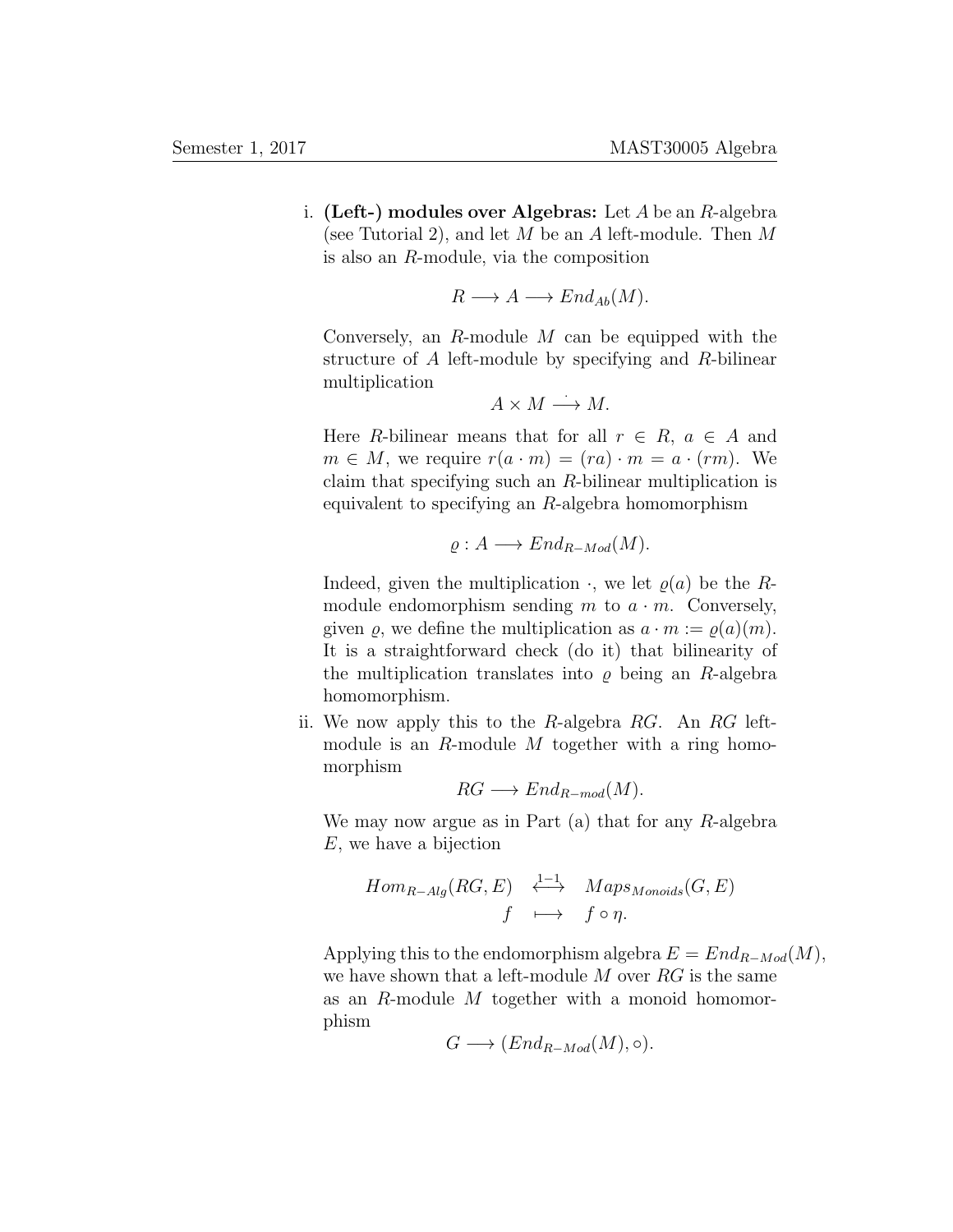iii. Finally, let  $G$  be a group, and let  $H$  be a monoid. We will write  $H^{\times}$  for the group of invertible elements in H. Then we have

$$
Hom_{Monoids}(G, H) = Hom_{Groups}(G, H^{\times}).
$$

Taking into account that the invertible endomorphisms are the automorphisms,

$$
Aut_{R-Mod}(M) = End_{R-Mod}(M)^{\times},
$$

this completes the proof.

- **Topic 2:** Ideals Let R be a commutative ring, and let  $X \subset R$  be a subset.
	- 1. Give a pedestrian (i.e., usable) definition of the ideal  $\langle X \rangle$  of R generated by  $X$ . We claim that this ideal consists of all the (finite)  $R$ -linear combinations of elements in  $X$ :

$$
\langle X \rangle = \left\{ \sum_{x \in X} a_x x \mid a_x \in R, |\{a_x \mid a_x \neq 0\}| < \infty \right\}.
$$

Indeed, the right-hand side is an ideal containing  $X$ , so it also contains

$$
\langle X\rangle=\bigcap_{X\subset I}I
$$

where the intersection is over all ideals of  $R$  containing  $X$ . On the other hand, consider a finite linear combination  $a = \sum a_x x$ . Then every ideal I containing X also contains  $\alpha$ . Hence  $\alpha$  is also an element of the intersection of all these ideals,  $a \in \langle X \rangle$ .

2. What if R is not commutative? Similar to 1., but now the linear combinations are of the form

$$
\sum_{x \in X} a_x x b_x
$$

with  $a_x$  and  $b_x$  in R.

3. Familiarize yourself with the notion of a closure operator and list all the closure operators that have turned up in class to date.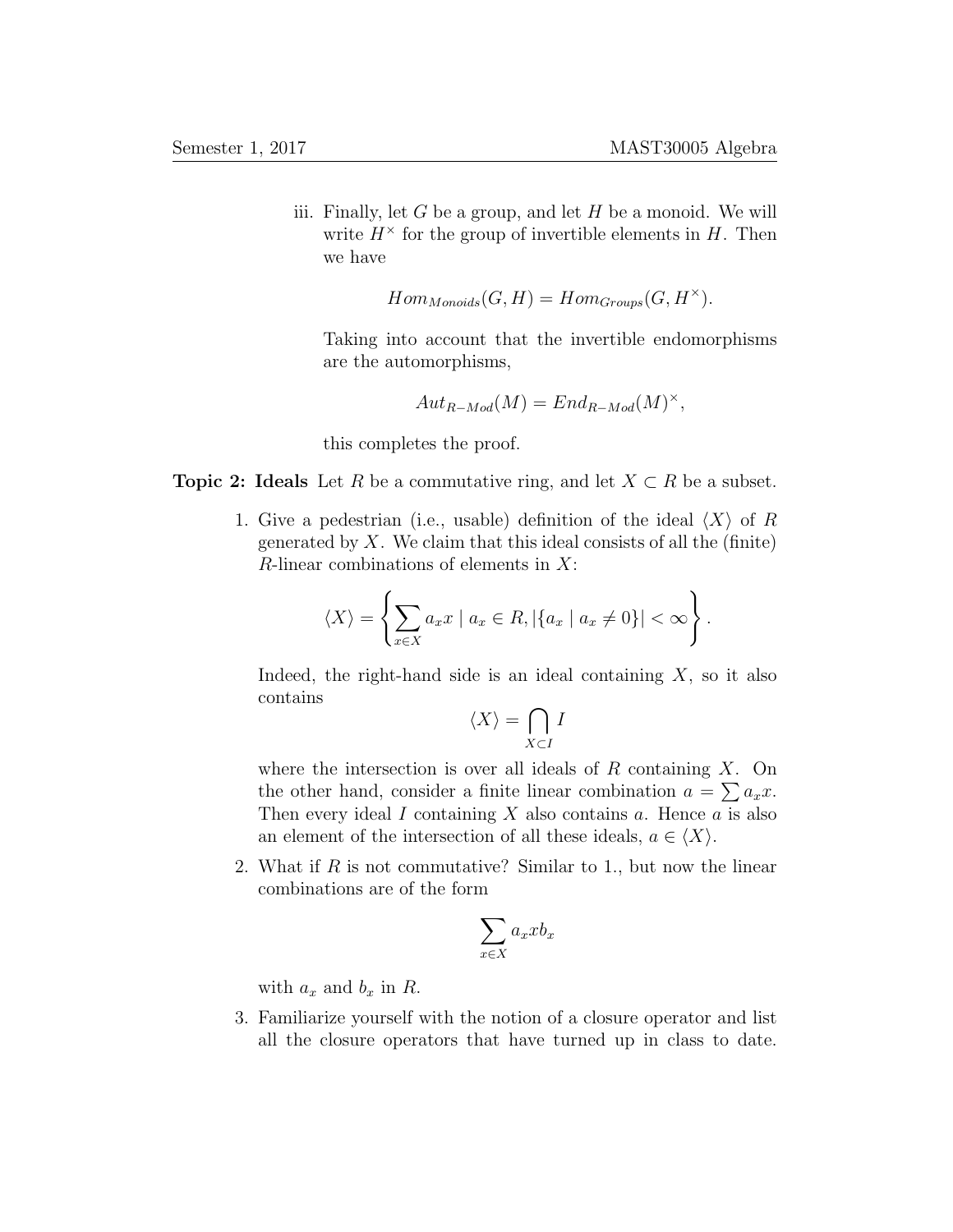A good place to start reading is [https://en.wikipedia.org/](https://en.wikipedia.org/wiki/Closure_operator) [wiki/Closure\\_operator](https://en.wikipedia.org/wiki/Closure_operator), see also [https://en.wikipedia.org/](https://en.wikipedia.org/wiki/Kuratowski_closure_axioms) [wiki/Kuratowski\\_closure\\_axioms](https://en.wikipedia.org/wiki/Kuratowski_closure_axioms). The examples you are familiar with are all the examples of sub-objects generated by a subset X, for instance, the span of a set of vectors inside a vector space V, the submodule generated by a set of elements of a module  $M$ , the ideal generated by a set of elements of a ring  $R$  (say commutative), the subgroup or the normal closure generated by a set of elements of a group  $G$ , etc. The formalism is always the same: a closure operator (also called hull operator)

$$
cl: \mathcal{P}(Y) \longrightarrow \mathcal{P}(Y)
$$

is determined by the set of hulls

$$
\mathcal{H} := \{ cl(X) \mid X \subseteq Y \}.
$$

These are characterized axiomatically as follows:  $\mathcal{H} \subset \mathcal{P}(Y)$  is a set of hulls if  $Y \in \mathcal{H}$  and arbitrary intersections of elements of  $\mathcal{H}$ are again in  $H$ . In the examples above,  $H$  is, respectively, given by the set of subvectorspaces of the vector space  $Y = V$ , the set of submodules of the module  $Y = M$  the set of ideals of the ring  $Y = R$  the set of subgroups, respectively normal subgroups of the group  $Y = G$ . From H, you recover the operator cl by setting

$$
cl(X) := \bigcap_{X \subseteq A \in \mathcal{H}} A.
$$

Then  $cl(C)$  is an element of H containing X, and any element of  $H$  containing X also contains  $cl(X)$ . We have often used the notation  $\langle X \rangle$  for  $cl(X)$  and referred to this hull as the *subobject generated by X*. I believe that it is not a coincidence that we always have "pedestrian" definintions, obtained by applying all relevant operations to the elements of  $X$  (e.g., linear combinations, words, etc.). There is a theorem of universal algebra hiding here. But hull operators are a consept that is not limited to algebraic structures. There are other examples, such as the hull systems of convex sets in  $\mathbb{R}^n$  or of closed sets in a topological space.

**Topic 3: Field extensions** 1. Show that every ring homomorphism whose source is a field is injective. This is not exactly true as stated. Let